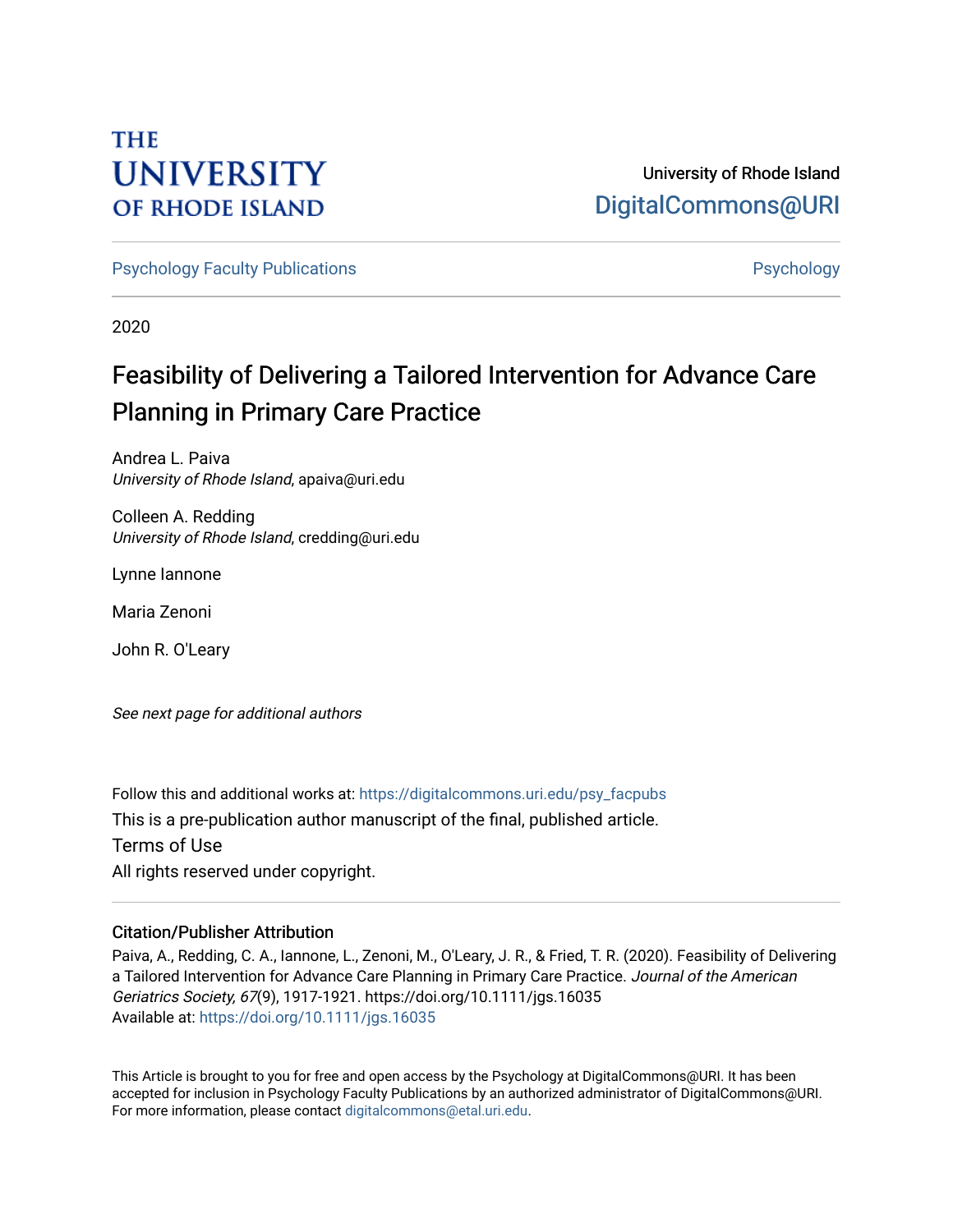# Authors

Andrea L. Paiva, Colleen A. Redding, Lynne Iannone, Maria Zenoni, John R. O'Leary, and Terri R. Fried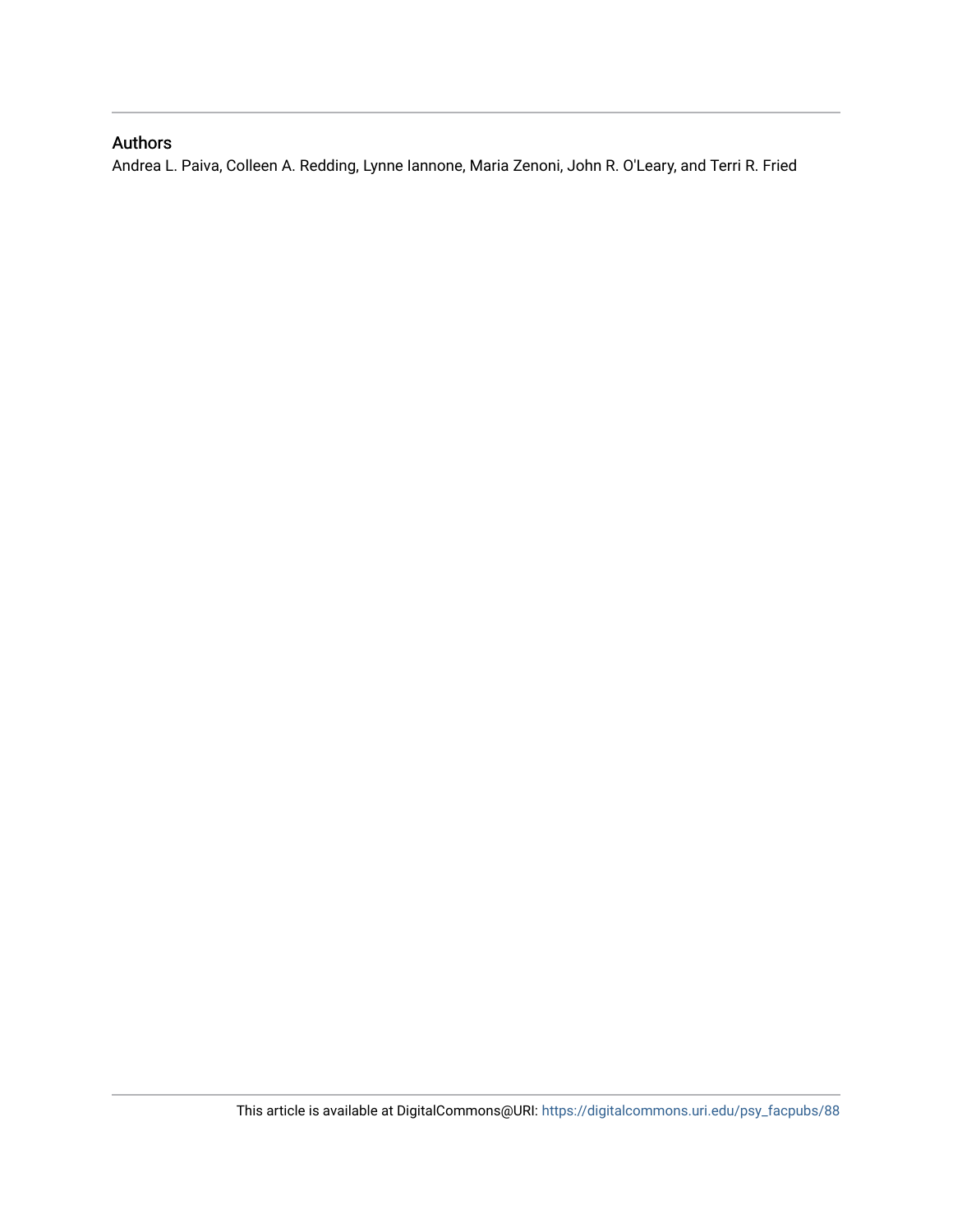

# **HHS Public Access**

Author manuscript J Am Geriatr Soc. Author manuscript; available in PMC 2020 September 01.

Published in final edited form as:

J Am Geriatr Soc. 2019 September ; 67(9): 1917–1921. doi:10.1111/jgs.16035.

# **Feasibility of Delivering a Tailored Intervention for Advance Care Planning in Primary Care Practice**

**Andrea Paiva, PhD**1,2, **Colleen A. Redding, PhD**1,2, **Lynne Iannone, MS**3,4, **Maria Zenoni, MS**5, **John R. O'Leary, MA**3,4, **Terri R. Fried, MD**4,5

<sup>1</sup>Cancer Prevention Research Center, College of Health Sciences, University of Rhode Island, <sup>2</sup>Psychology Department, College of Health Sciences, University of Rhode Island, <sup>3</sup>Program on Aging, Yale School of Medicine <sup>4</sup>Department of Medicine, Yale School of Medicine <sup>5</sup>Clinical Epidemiology Research Center, VA Connecticut Healthcare System

# **Abstract**

**Background/Objectives:** To determine the feasibility of conducting a cluster randomized controlled trial (RCT) providing individualized feedback reports to increase ACP engagement in the primary care setting.

**Design:** Pilot cluster RCT

**Setting:** Two primary care practices selected for geographic co-location.

**Participants:** Adults age 55.

**Intervention:** Brief assessment of readiness to engage in (stage of change for) three ACP behaviors (health care agent assignment, communication with agent about quality versus quantity of life, living will completion) generating an individualized feedback report, plus a stage-matched brochure.

**Measures:** Patient recruitment and retention, intervention delivery, baseline characteristics, stage of change movement.

**Results:** Recruitment rates differed by practice. Several baseline sociodemographic characteristics differed between the 38 intervention and 41 control participants, including employment status, education, and communication with health care agent. Feedback was successfully delivered to all intervention participants, and over 90% of participants completed a 2 month follow- More intervention participants demonstrated progression in readiness than did control participants, without testing for statistical significance.

Conflict of Interest:

Corresponding author: Terri R. Fried, MD, CERC 240, VA Connecticut Healthcare System, 950 Campbell Avenue, West Haven, Connecticut, USA 06516. terri.fried@yale.edu. Author Contributions:

TRF conceived and designed the study. All authors participated in the acquisition, analysis, and interpretation of data, drafting the paper or revising it critically, and provided final approval.

The authors have no conflicts.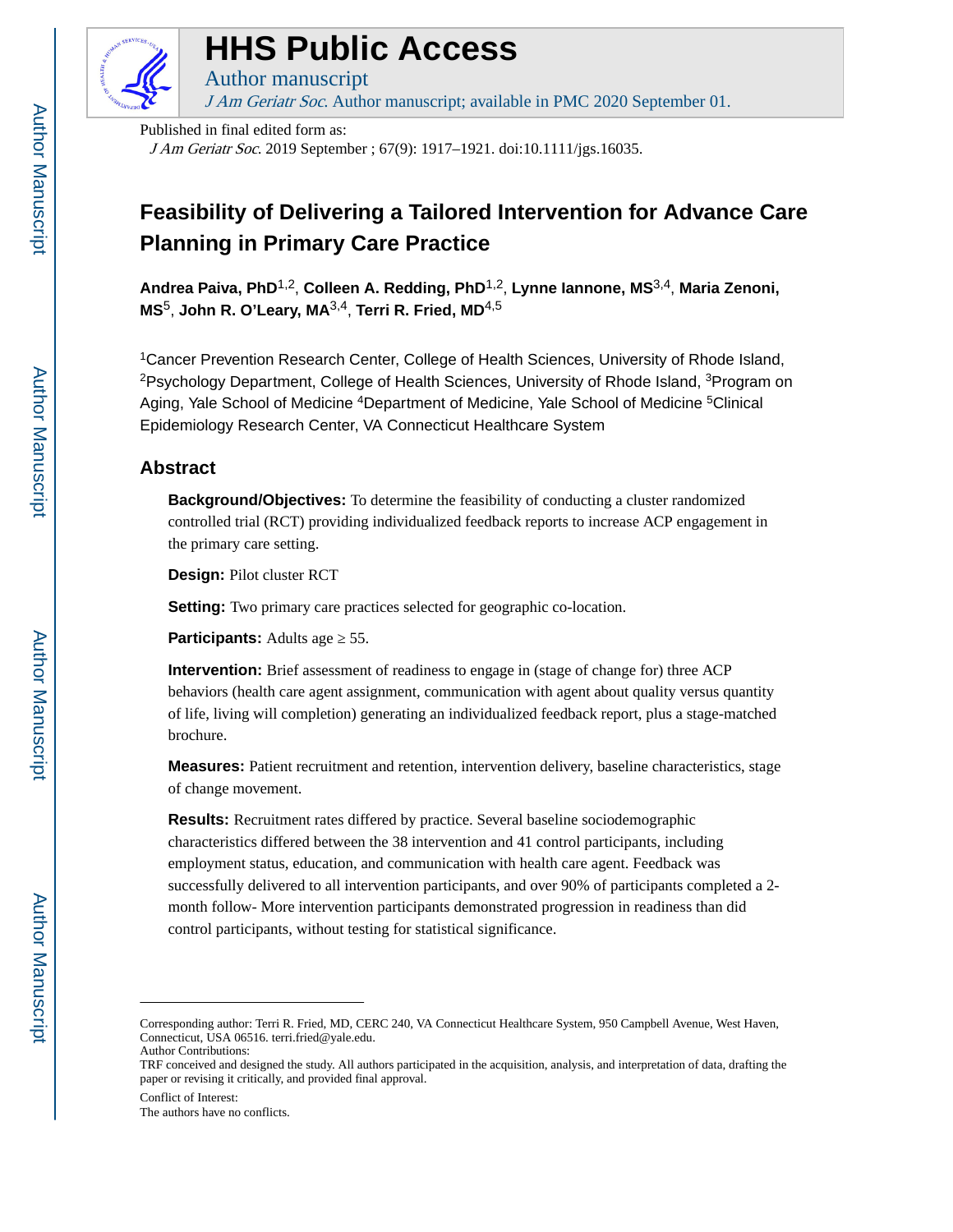**Conclusions:** This pilot demonstrates opportunities and challenges of performing a clustered RCT in primary care practices. Differences in the two practice populations highlight the challenges of matching sites. There was a signal for behavior change in the intervention group.

#### **Keywords**

Advance care planning; behavior change; primary care

Advance care planning (ACP), the process by which individuals can plan for future difficult medical decisions and possible decisional incapacity, has been endorsed as the means by which patients can retain control over the care they receive at the end of life, and, to the extent possible, receive care consistent with their preferences.<sup>1</sup> ACP is associated with improved caregiver outcomes.<sup>2,3</sup> Having originated as the completion of advance directives (AD) including living wills and designation of health care surrogates, ACP is increasingly recognized as requiring the promotion of communication among patients, their surrogate decision-makers, and their clinicians.<sup>4</sup> ACP is underutilized, with a recent systematic review concluding that only approximately one-third of adults in the USA have completed ADs.<sup>5</sup>

Respecting Choices, the most extensively studied program for promoting participation in ACP, improves surrogates' knowledge of patients' preferences and reduces caregiver stress.  $6.7$  This intervention, consisting of facilitated discussions between patients and surrogates by moderators with specialized training, requires extensive resources for implementation.<sup>8</sup> Several tools have been developed to guide patients through the process of ACP, including the Conversation Project<sup>9</sup> and the PREPARE website,  $^{10}$  which increases ACP documentation.<sup>11,12</sup>

The STAMP (Sharing and Talking about My Preferences) program was designed to address the gap between intensive clinician-led and self-administered tools. Based on the Transtheoretical Model, $^{13}$  it consists of a brief assessment of readiness to engage in an interrelated set of ACP activities and the attitudes, beliefs, and practices that influence readiness generating an individualized feedback report. The assessment and feedback is performed in conjunction with an ambulatory office visit to facilitate the review of the written materials and to encourage individuals to bring questions about their particular health conditions to their clinician.

We performed a pilot study of the STAMP program with the primary objective of determining the feasibility of enrolling and retaining individuals from primary care practices. As the first study to evaluate the STAMP program, it included a secondary objective of providing preliminary data regarding associations with readiness to engage in ACP.

# **METHODS**

#### **Participants**

We selected two primary care practices belonging to the same not-for-profit multispecialty medical foundation with shared hospital and academic affiliations and leadership but no shared clinical staff, located in the same office building, with the original plan to have one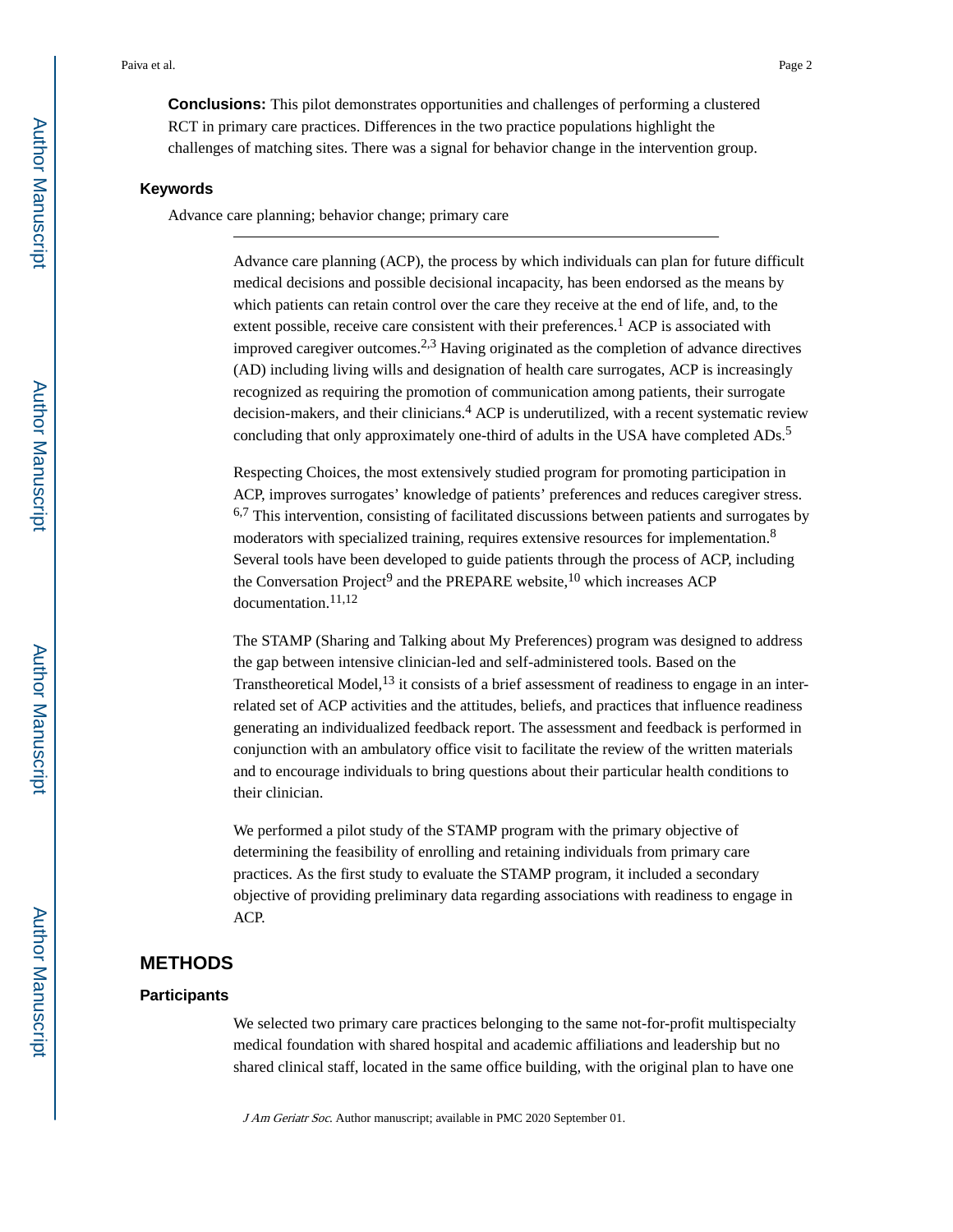Paiva et al. Page 3

serve as the intervention and the other as the control site. Site rather than patient was chosen as the level of assignment in order to minimize the likelihood of contamination. Daily lists were generated of patients meeting inclusion criteria: well-visit appointment and age 55 years or older. These lists were reviewed with office staff to remove the names of individuals with exclusion criteria: non-English speaking, severe vision or hearing impairment, cognitive impairment, physician discretion. The goal was 50 participants in each group within in a prespecified time frame in order to establish a feasible recruitment rate for a larger study. The protocol was approved by the Bridgeport Hospital IRB, and all participants completed written informed consent.

#### **Recruitment**

Medical assistants provided potentially eligible patients with an information sheet to read while waiting for their physician. Physicians were encouraged to acknowledge the sheet when they saw their patients and endorse study participation. Willing participants were brought at the end of their appointment to a research assistant, who screened the participant for the exclusion criterion of having completed the three ACP activities described below. Eligible participants completed a process of written informed consent. No compensation was provided to practices or participants.

#### **Study Arms**

Research assistants administered the STAMP assessment via a laptop computer or tablet. The assessment assesses readiness to engage in three ACP activities: designation of a health care agent, communication regarding views on quality versus quantity of life, and completion of a living will. Participants were characterized as being in one of four stages of change for each behavior: precontemplation (no knowledge of or not being ready to engage in the activity), contemplation (thinking about engaging in the next six months), preparation (planning on engaging in the next four weeks), and action/maintenance (completed the activity).14 Participants were asked about pros and cons of and values and medical beliefs regarding engagement, and processes of change.15 The assessment generates a personalized feedback report delivered to the participant using a portable printer. The report begins with a common introduction defining advance care planning and then provides stage-based feedback for the ACP activities. For patients in early stages of behavior change, the feedback focuses on changing attitudes, a prerequisite to changing behavior. They also received a brief brochure focusing on strategies to overcome common attitudinal barriers to ACP engagement, including two stories adapted from prior research that illustrated the benefits of ACP engagement. For individuals in later stages, the feedback provides specific next-steps to accomplish the ACP activities. They also received a longer brochure providing strategies for completing each activity.<sup>16</sup>

Participants in the control group completed the assessment but did not receive feedback materials. In order to decrease the likelihood of assessment alone prompting behavior change, they finished with questions about readiness to engage in exercise.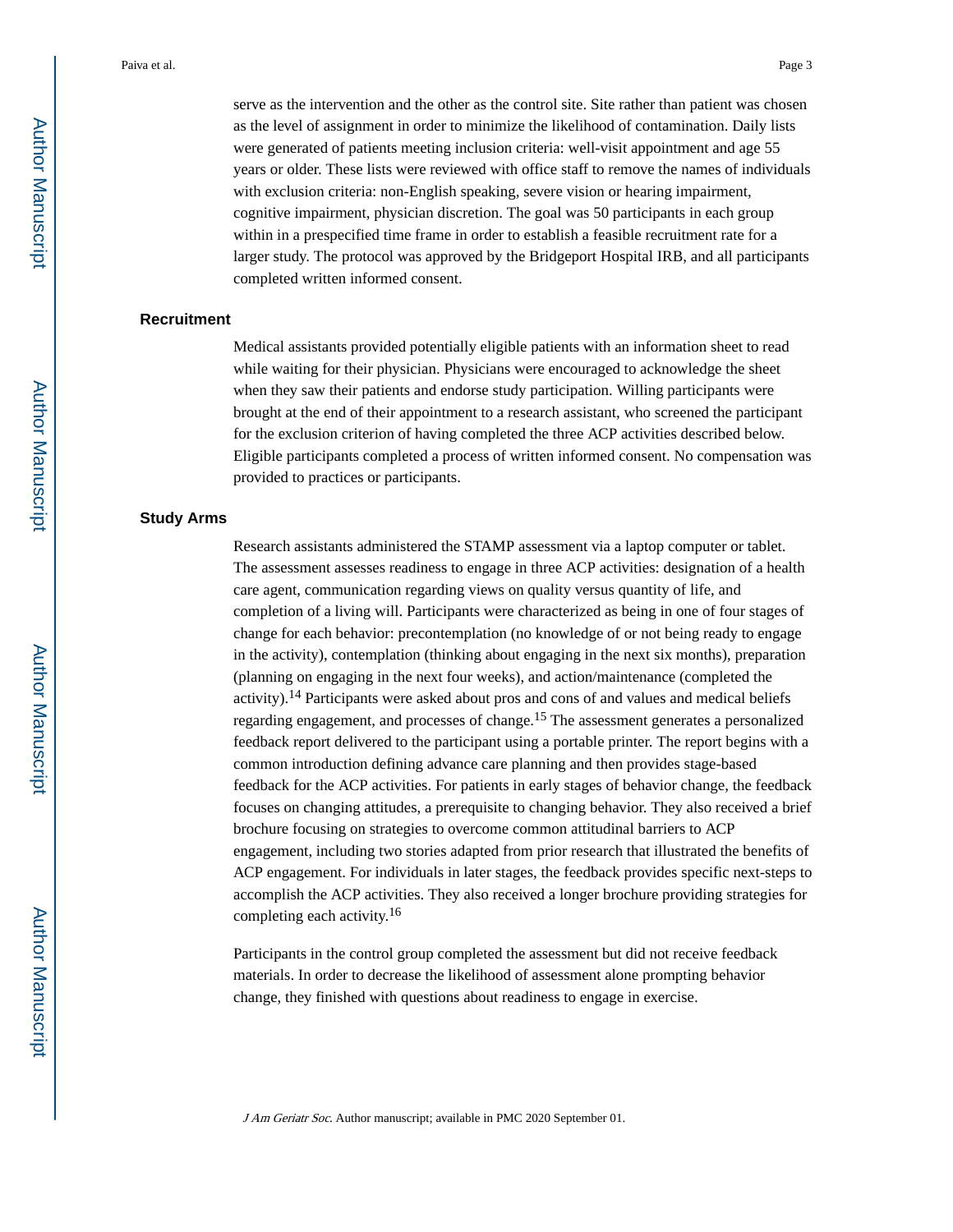#### **Measures and Analysis**

All participants were asked about sociodemographic and health status. The STAMP assessment was repeated at a two-month phone call. To assess feasibility, we tracked the flow of patients through the study. The research staff also recorded their observations regarding recruitment.

Preliminary data regarding movement in stage of change were examined descriptively (no significance testing) by characterizing the number and proportion of participants not in action/maintenance for each of the three activities at baseline who: a) progressed to or regressed from action; b) had any progression or regression.

# **RESULTS**

#### **Participant flow**

Large numbers of patients were screened in order to recruit the study population (Figure 1). There were notable differences between the two practices (Intervention Site 1 and Control Site 2) in participant flow. Over a two-month recruitment period, nearly twice the number of patients in the control practice refused participation (Control Site 2), while a substantially smaller number had already completed the three ACP activities. Sizeable numbers of patients in both practices were never seen by the research team. The research team observed a lower level of enthusiasm for the study among physicians in the control practice. These physicians were less likely than physicians in the intervention practice to let research assistants know they were recommending the study to their patients and to walk the patient to the research assistant. Because of the slower rate of recruitment in the control practice, the research team completed recruitment of the control group from the initially designated intervention practice after the intervention group had been recruited (Control Site 1). Reflecting the faster rate of recruitment in this practice, the additional control patients were identified in 3 weeks. However, a total of 79, rather than the target sample of 100 were enrolled in the allotted time period for recruitment. The baseline assessment was successfully completed with all participants, and the intervention participants received their feedback reports and brochures. The research team successfully completed 73/79 two-month telephone follow-ups.

#### **Participant characteristics and outcomes**

Baseline characteristics of participants in the intervention group and in the control groups separated by recruitment site are provided in Table 1. The 19 participants recruited for the control group from Site 1 were less likely to be married, to have a high school education, and to be employed full time than were participants recruited from the same site for the intervention group, and more closely resembled the participants recruited from Site 2 regarding these characteristics.

The intervention and control groups were fairly well balanced at baseline in terms of living will completion and health care agent designation. A greater proportion of individuals in the intervention group had communicated with loved ones regarding quality versus quantity of life than in the control group. With overall small numbers, there was a pattern of larger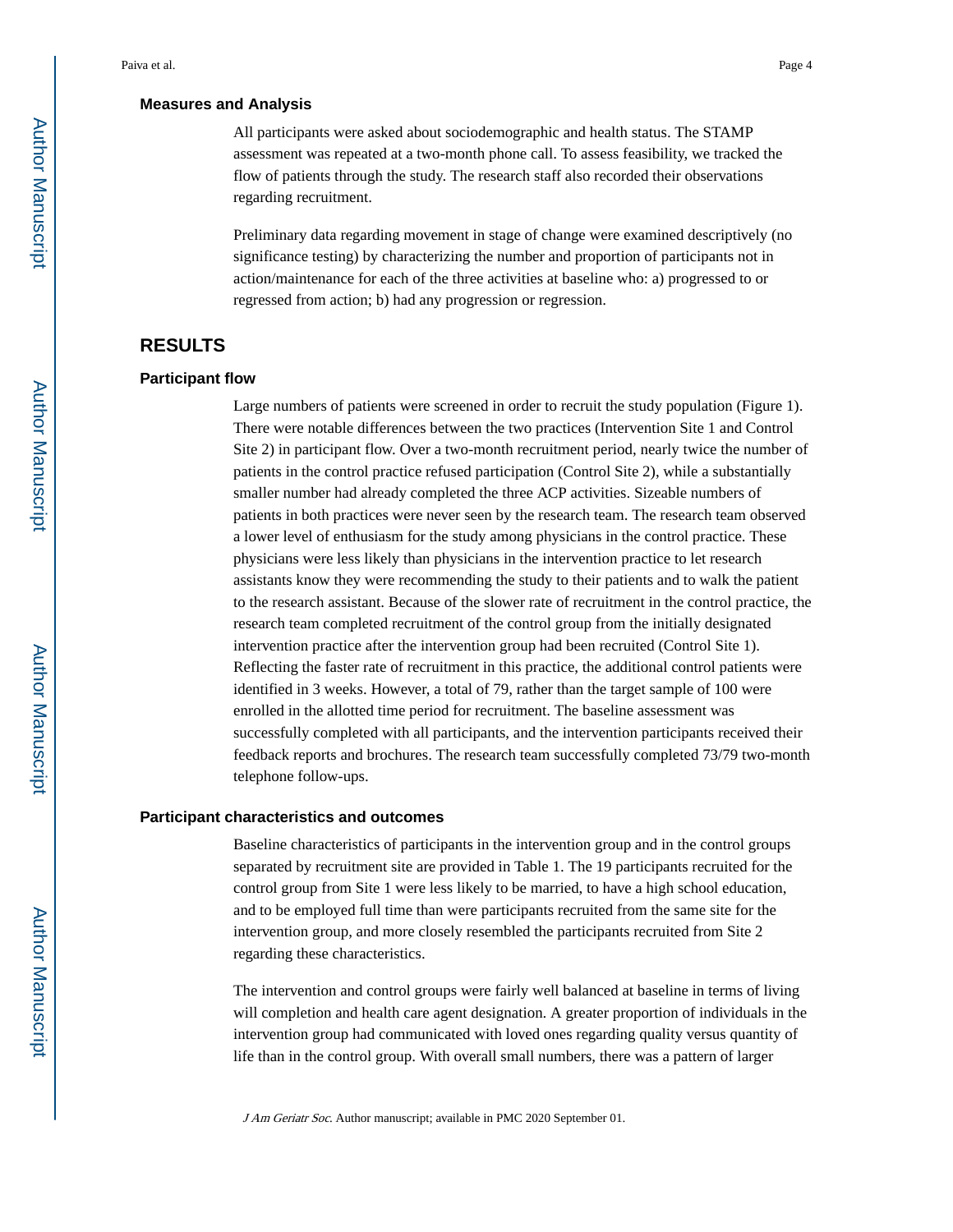proportions of participants in the intervention group progressing to action for each of the behaviors (Table 2). Larger proportions also had any progression in their stage of change for completing a living will and designating a health care agent. Across all behaviors, small proportions in both groups had regression without a consistent pattern.

# **DISCUSSION**

This pilot study examined the feasibility of an intervention to promote ACP participation by bridging a gap between intensive clinician-led programs and self-administered tools. The results highlight both the opportunities and challenges in efforts to integrate ACP into routine health care by delivering the intervention in primary care practices. Recruitment fell short of its target. With assignment to study arm originally made at the level of the practice, recruitment was much more successful in one practice versus the second. Imbalances in sociodemographic characteristics and ACP engagement at baseline existed, even though about one-half of controls were recruited from the originally designated intervention site. Once participants were enrolled, they were successfully provided with intervention materials, and virtually all completed a follow-up assessment. With overall small numbers and no significance testing, there was a consistent signal of greater behavior change in the intervention group. Larger proportions of participants in the intervention group reported completing each of the ACP behaviors at follow-up and had any readiness progression for two of the behaviors.

The experience with recruitment provided important insights for the conduct of studies using cluster randomization at the practice level. We selected practices in the same building to match the patient populations according to race/ethnicity and sociodemographic status. Because of small numbers, it is difficult to draw conclusions about the comparability of the intervention and control groups. However, the two sites clearly had important differences between them, as evidenced by the proportions of patients who were not eligible for participation in the study because they had completed all ACP activities. These findings highlight the challenges of matching practices. The research team also encountered differences in the willingness of the clinicians to endorse the study and encourage patient participation. In addition to affecting the efficiency of recruitment, this may also affect the characteristics of the patients who are referred for participation, further complicating the attempt to match participants when they are not the unit of randomization.

The ability to deliver printed tailored materials generated on site in the clinical setting was an important aspect of demonstrating feasibility. While there is rapid growth in the use of electronic media to deliver behavioral interventions, the optimal format remains unclear.<sup>17</sup> Moreover, a substantial proportion of older persons do not use the Internet,  $^{18}$  making the availability of print materials particularly important in this population. The high retention rate in both the intervention and control groups provides further evidence of the acceptability of the STAMP assessment.<sup>16</sup>

Because ipsative feedback informing individuals about their own behavior change over time is a key component of behavior change, $19$  the intervention is designed to be administered repeatedly over time. Given the single exposure to the intervention, the small number of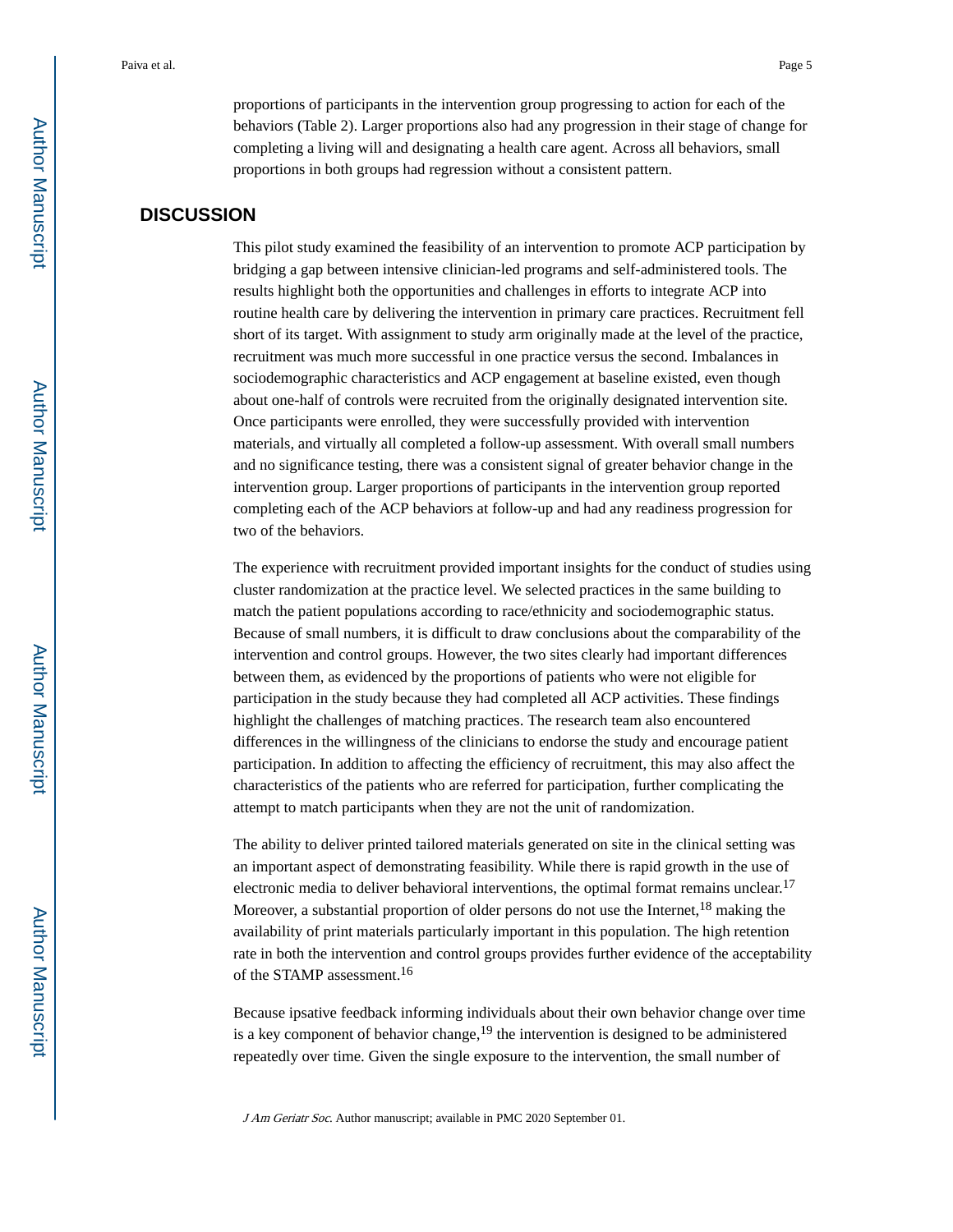participants, and the imbalance in ACP participation at baseline, we examined changes in readiness to engage in ACP descriptively for preliminary signals of effect. Interpreted in this way, there was a consistent signal of intervention group participants demonstrating greater changes in readiness. An alternative explanation is that, because more participants in the intervention group had communicated with their loved ones about quality versus quantity of life than in the control group, they were more "primed" for change. However, a prior crosssectional observational study did not demonstrate that patients in later stages of change for one ACP activity were more likely to be in later stages of other activities.<sup>14</sup> While there was a small amount of backward movement in both groups, it did not appear to be differential. Backward movement may reflect either an improved understanding of the ACP behaviors provided by the assessment or a true change in attitude.

By involving only a single pair of clinical practices, it provided limited experience with recruitment, and the small numbers made it challenging to evaluate the adequacy of the matching. Nonetheless, it demonstrates the feasibility of an intervention delivered in clinical practices to provide print tailored feedback materials with the goal of increasing engagement in ACP.

## **ACKNOWLEDGEMENTS**

Funding sources: National Institute of Nursing Research (R01 NR016007) and the Claude D. Pepper Older Americans Independence Center at Yale University School of Medicine (P30AG21342 National Institute on Aging). This work was supported with resources and the use of facilities at the VA Connecticut Healthcare System. The contents do not represent the views of the U.S. Department of Veterans Affairs or the United States Government.

**Sponsor's Role:** The sponsor had no role in the design, methods, analysis, or preparation of the paper.

# **REFERENCES**

- 1. Institute of Medicine. Dying in America: Improving and honoring individual preferences near the end of life. Washington, DC: The National Academies Press; 2014.
- 2. Wright AA, Zhang B, Ray A, et al. Associations between end-of-life discussions, patient mental health, medical care near death, and caregiver bereavement adjustment. JAMA 2008;300:1665–73. [PubMed: 18840840]
- 3. Chiarchiaro J, Buddadhumaruk P, Arnold RM, et al. Prior advance care planning is associated with less decisional conflict among surrogates for critically ill patients. Ann Am Thorac Soc 2015;12:1528–33. [PubMed: 26240996]
- 4. Sudore RL, Fried TR. Redefining the "planning" in advance care planning: preparing for end-of-life decision making. Ann Intern Med 2010;153:256–61. [PubMed: 20713793]
- 5. Yadav KN, Gabler NB, Cooney E, et al. Approximately one in three US adults completes any type of advance directive for end-of-life care. Health Aff (Millwood) 2017;36:1244–51. [PubMed: 28679811]
- 6. Detering KM, Hancock AD, Reade MC, et al. The impact of advance care planning on end of life care in elderly patients: randomised controlled trial. BMJ 2010;340:c1345. [PubMed: 20332506]
- 7. Kirchhoff KT, Hammes BJ, Kehl KA, et al. Effect of a disease-specific planning intervention on surrogate understanding of patient goals for future medical treatment. J Am Geriatr Soc 2010;58:1233–40. [PubMed: 20649686]
- 8. Wilson KS, Kottke TE, Schettle S. Honoring Choices Minnesota: Preliminary data from a community-wide advance care planning model. J Am Geriatr Soc 2014;62:2420–5. [PubMed: 25516036]
- 9. The Conversation Project. (Accessed July 7, 2016, at <http://theconversationproject.org/>.)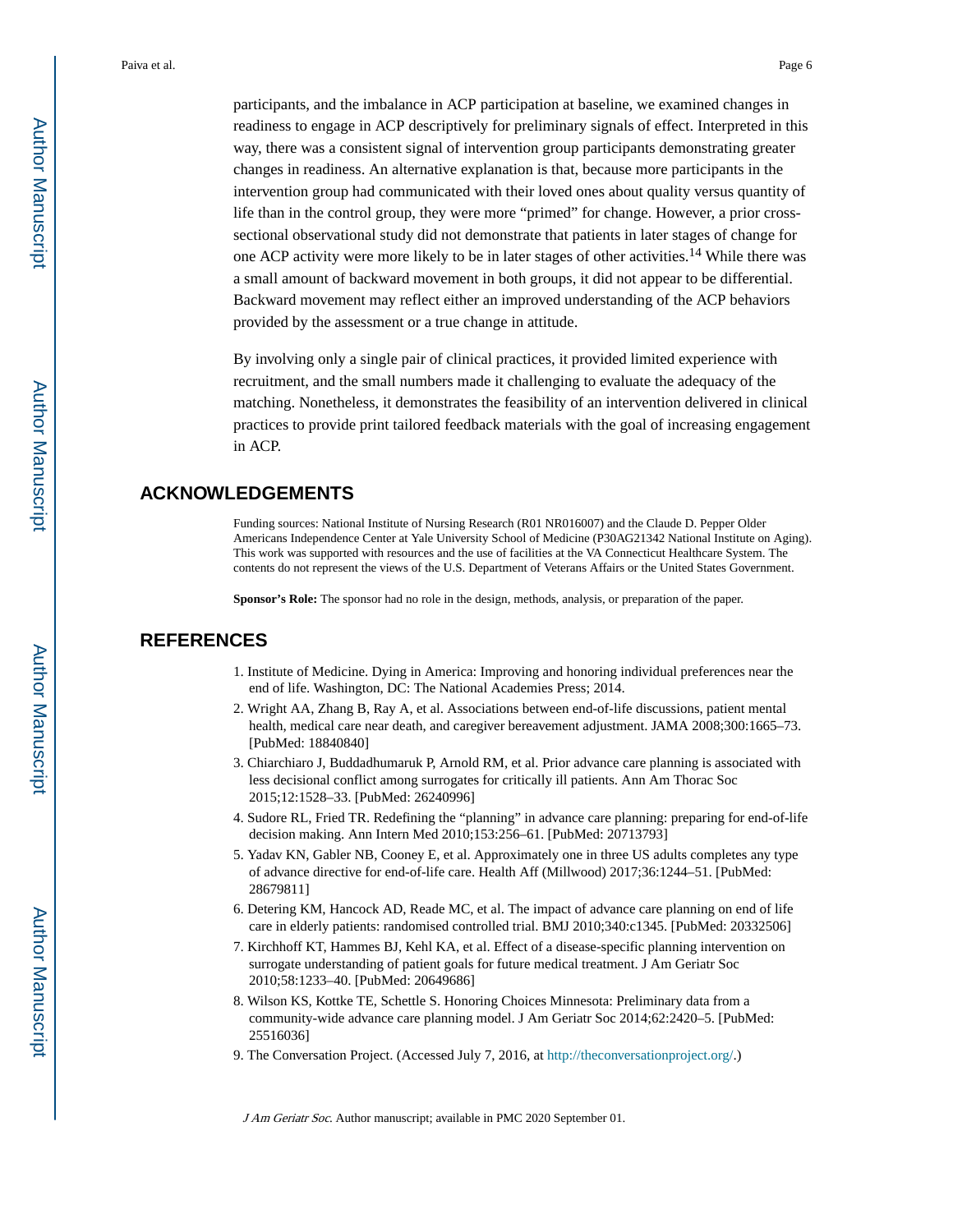Paiva et al. Page 7

- 10. Sudore RL, Knight SJ, McMahan RD, et al. A novel website to prepare diverse older adults for decision making and advance care planning: A pilot study. J Pain Symptom Manage 2014;47:674– 86. [PubMed: 23972574]
- 11. Sudore R, Le G, McMahon R, et al. The advance care planning PREPARE study among older Veterans with serious and chronic illness: study protocol for a randomized controlled trial. Trials 2015;16:570. [PubMed: 26654250]
- 12. Sudore RL, Boscardin J, Feuz MA, et al. Effect of the PREPARE website vs an easy-to-read advance directive on advance care planning documentation and engagement among veterans: A randomized clinical trial. JAMA Intern Med 2017;177:1102–9. [PubMed: 28520838]
- 13. Prochaska JO, Redding CA, Evers KE. The Transtheoretical Model and Stages of Change In: Glanz K, Rimer BK, Viswanath KV, eds. Health Behavior and Health Education: Theory, Research, and Practice 4th edition. San Francisco: Jossey-Bass; 2008:170–222.
- 14. Fried TR, Redding CA, Robbins ML, et al. Stages of change for the component behaviors of advance care planning. J Am Geriatr Soc 2010;58:2329–36. [PubMed: 21143441]
- 15. Fried TR, Redding CA, Robbins ML, et al. Promoting advance care planning as health behavior change: Development of scales to assess Decisional Balance, Medical and Religious Beliefs, and Processes of Change. Patient Educ Couns 2012;86:25–32. [PubMed: 21741194]
- 16. Fried TR, Redding CA, Robbins ML, et al. Development of personalized health messages to promote engagement in advance care planning. J Am Geriatr Soc 2016;64:359–64. [PubMed: 26804791]
- 17. Marshall AL, Leslie ER, Bauman AE, et al. Print versus website physical activity programs: A randomized trial. Am J Prev Med 2003;25:88–94. [PubMed: 12880874]
- 18. Cashen MS, Dykes P, Gerber B. eHealth technology and Internet resources: barriers for vulnerable populations. Journal of Cardiovasc Nurs 2004;19:209–16.
- 19. Prochaska JO. Decision making in the transtheoretical model of behavior change. Med Decis Making 2008;28:845–9. [PubMed: 19015286]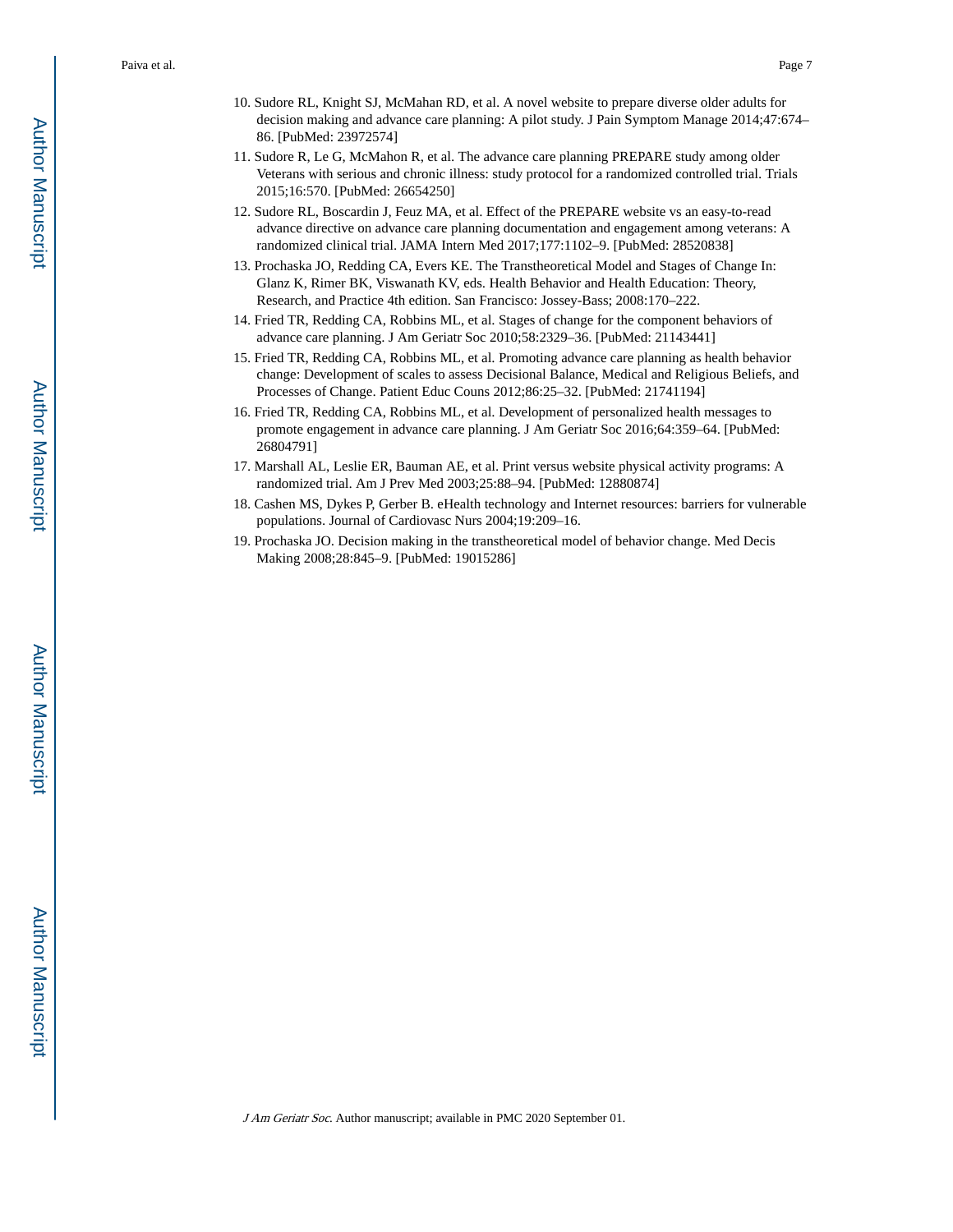Paiva et al. Page 8



#### **Figure 1:**

Flow diagram of participant recruitment. Intervention Site 1 and Control Site 1 represent the same clinical practice, while Control Site 2 represents a second clinical practice. RA = Research Assistant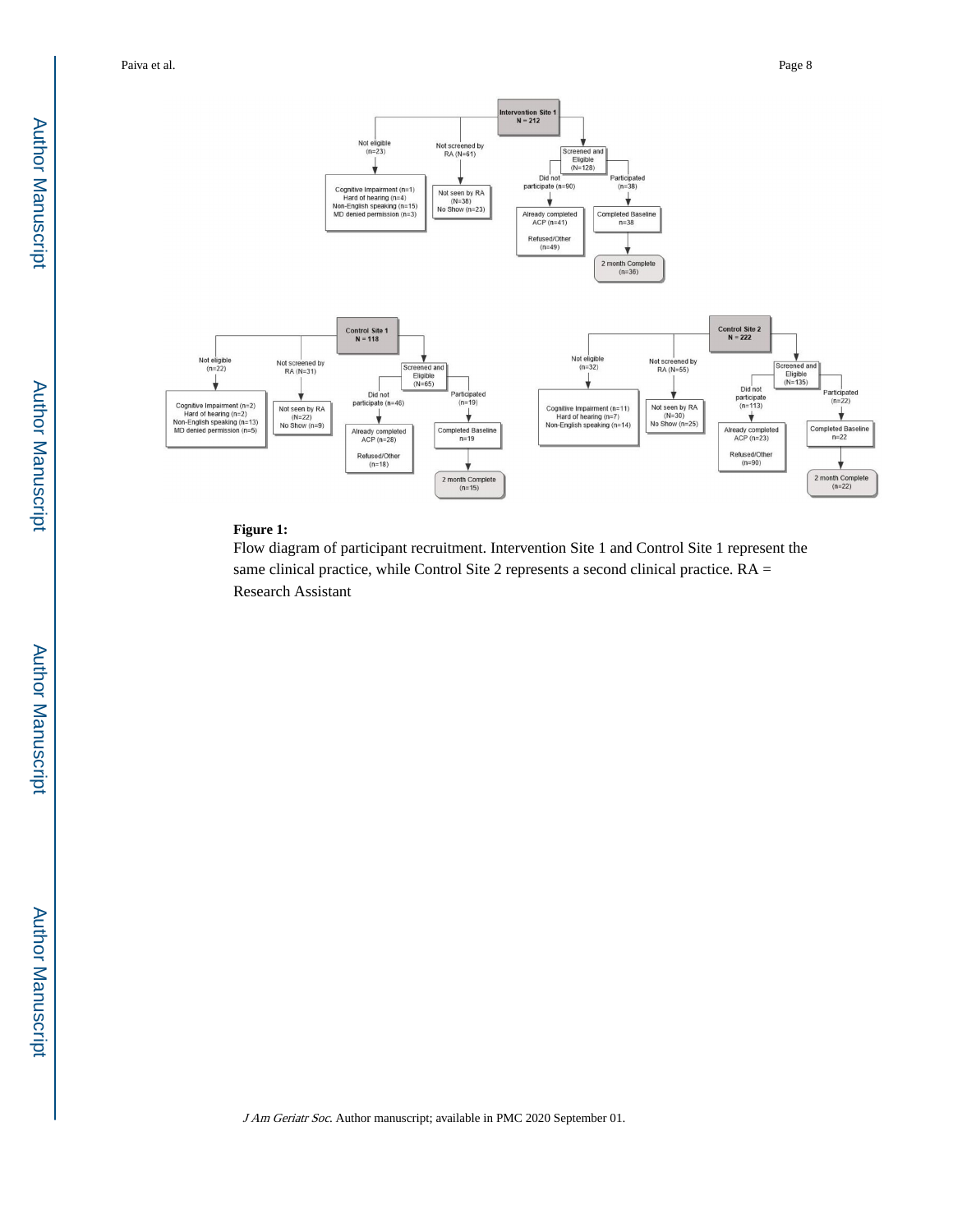## **Table 1:**

## Participant characteristics according to practice site

|                                         | Intervention Site $1^*$ (n=38) | Control Site $1^*$ (n=19) | Control Site $2(n=22)$ |
|-----------------------------------------|--------------------------------|---------------------------|------------------------|
| Characteristic                          | $n$ (%)                        | $n$ (%)                   | $n$ (%)                |
| Non-white race                          | 6(16)                          | 2(11)                     | 3(14)                  |
| Women                                   | 24 (63)                        | 10(53)                    | 14(64)                 |
| Education $\leq$ 12 <sup>th</sup> grade | 2(5)                           | 8(42)                     | 8 (36)                 |
| Money left over                         | 25(66)                         | 11 (58)                   | 17(77)                 |
| Married                                 | 27(71)                         | 9(47)                     | 13 (59)                |
| Employed full-time                      | 16(42)                         | 3(16)                     | 4(18)                  |
| Excellent self-rated health             | 9(24)                          | 2(11)                     | 4(18)                  |
| Best possible QOL                       | 17(45)                         | 7(37)                     | 9(41)                  |
| Living will A/M                         | 8(21)                          | 5(26)                     | 5(23)                  |
| Health care agent A/M                   | 10(26)                         | 6(32)                     | 6(27)                  |
| Communication A/M                       | 24 (63)                        | 10(53)                    | 8(36)                  |

 $QOL =$  quality of life,  $A/M =$  action/maintenance

\* Intervention Site 1 and Control Site 1 refer to the same practice